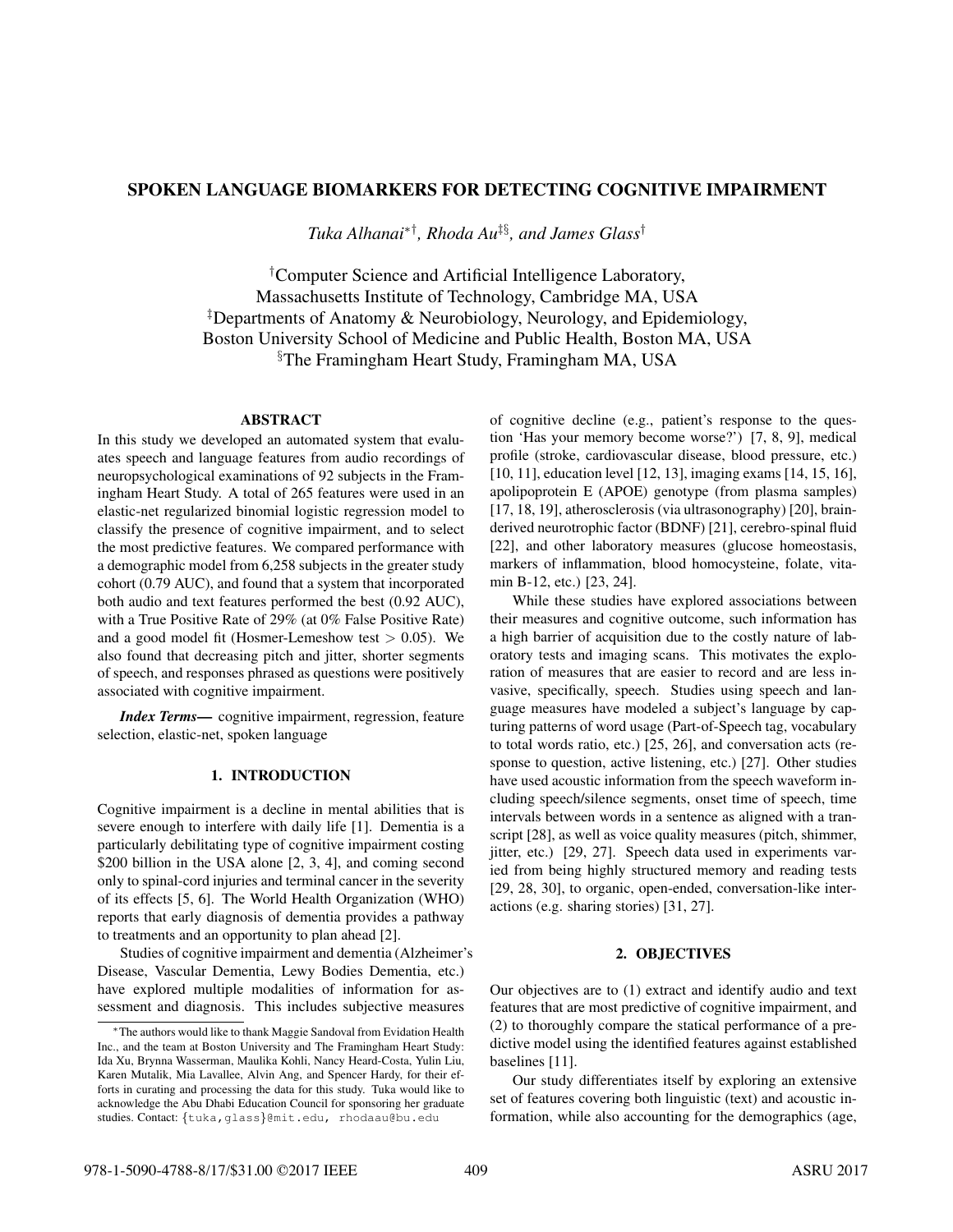gender, etc.) of subjects. Our study processed the world's largest volume of audio/text data on subjects with cognitive impairment to date (100 hours), and utilized audio recorded during neuropsychological examinations, without explicitly modeling the underlying structure of the interaction. This allows for the methods developed to generalize to other contexts in which an individual engages in spoken interactions.

## 3. METHODS

# 3.1. Data

The data used in this study was collected from the Framingham Heart Study, an on-going longitudinal population study of 15,447 subjects from 1948 to the present [32]. Since 1999 most subjects have undergone neuropsychological examinations [11], and as of 2005, it became standard to record audio of these examinations. The neuropsychological examinations include multiple components to assess memory, attention, executive function, language, reasoning, visuoperceptual skills, and premorbid intelligence. All participants provided written informed consent, with study protocols and consent forms approved by the institutional review board at the Boston University Medical Center.

Our study used 92 audio recordings of neuropsychological examinations that had available text transcripts. Recordings were on average, 65 minutes in duration, contained 2,496 words, with a vocabulary size of 527 words. We also included 6,258 subjects (those that had no missing data) with the same set of demographic variables as the 92 subjects with audio and text transcripts. Additional information on subject profiles is provided in Table 1.

Transcripts for each audio file were generated manually using rules developed in [33]. Transcribers were instructed to include timestamps for each speaker turn (subject/tester), indicate who spoke when, transcribe speech orthographically (e.g. nineteen dollars instead of \$19), include tags to highlight moments such as filled pauses  $(\langle um \rangle)$ , and to subjectively insert punctuation.

Table 1. Dataset Statistics. Subjects with and without audio recordings.

|                                          |                  | Audio         | Demographic |
|------------------------------------------|------------------|---------------|-------------|
| <b>Subjects</b>                          | N                | 92            | 6,258       |
| <b>Examples</b>                          | total            | 92            | 12,258*     |
| Outcome                                  | Impaired $(\% )$ | 21(22.8)      | 928 (7.6)   |
| Age, years                               | mean (sd)        | 68 (17)       | 66(15)      |
| Gender                                   | male $(\%)$      | 47(51)        | 5,349 (44)  |
| <b>Duration</b> , minutes                | mean (sd)        | 65(18)        |             |
| <b>Duration</b> , hours                  | total            | 100           |             |
| Vocabulary Size, words mean (sd)         |                  | 527 (181)     |             |
| <b>Transcript Size</b> , words mean (sd) |                  | 2,496 (1,508) |             |

\*Some subjects had multiple neuropsychological examinations.

#### 3.2. Outcome of Interest

Our outcome of interest was a binary indicator of cognitive impairment, with impairment coded as 1. We labeled subjects as cognitively impaired if the date of impairment (as concluded by the dementia diagnostic review panel [34]) was on or before the date of the neuropsychological examination where the audio recording took place. Using this criteria, 21 subjects (22.8%) were cognitively impaired. Ten of these subjects had a severity rating less than mild, six were mild, five were moderate, and none were severe [34]. Fourteen subject were diagnosed as having Alzheimer's disease using the NINCDS-ADRDA criteria [35], and five were diagnosed with Vascular dementia based on the NINCDS-AIRENS criteria [36].

Since the objective of this study was to detect cognitive impairment, we did not differentiate between subjects with varying levels of severity, nor underlying conditions (Alzheimer's Disease, Vascular Dementia).

# 3.3. Features

We extracted a total of 265 features of three types: 14 demographic, 230 acoustic, and 21 text<sup>1</sup>. All continuous features were z-scored, and all categorical features were dummy coded.

Demographic features contained the subject's age, sex, highest level of self-reported education (didn't graduate high school, high school graduate, attended but didn't graduate college, or college graduate or higher), and occupation (parttime, full-time, not working due to disability, retired, unemployed, never worked, volunteer, full-time student, or other). Age was modeled as a continuous feature, while all other features were dummy coded to represent categories, resulting in 14 features total.

Acoustic Features were extracted using the openSMILE v2.1 toolkit over 20ms frames, shifted 10ms, on audio files that were downsampled to 8kHz [37]. Features contained information on the subject's pitch, probability of voicing, Root-Mean-Square (RMS) energy, Mel Frequency Cepstral Coefficients (MFCCs), Harmonic to Noise Ratio (HNR), zero crossing rate, shimmer, and jitter, as well as the difference between each features in neighboring frames. This resulted in 46 frame-level features, the details of their calculation are described by *Eyben* [38]. We were interested in capturing highlevel statistics from frames that were most likely to be speech (as opposed to non-speech frames), and processed the features to generate the mean, maximum, minimum, median, and standard deviation. This resulted in 230 global features that describe each subject's speech characteristics over the entire exam. The specific steps to compute the global features from the frame-level features are as follows:

<sup>1</sup>Code: https://github.com/talhanai/asru2017-method.git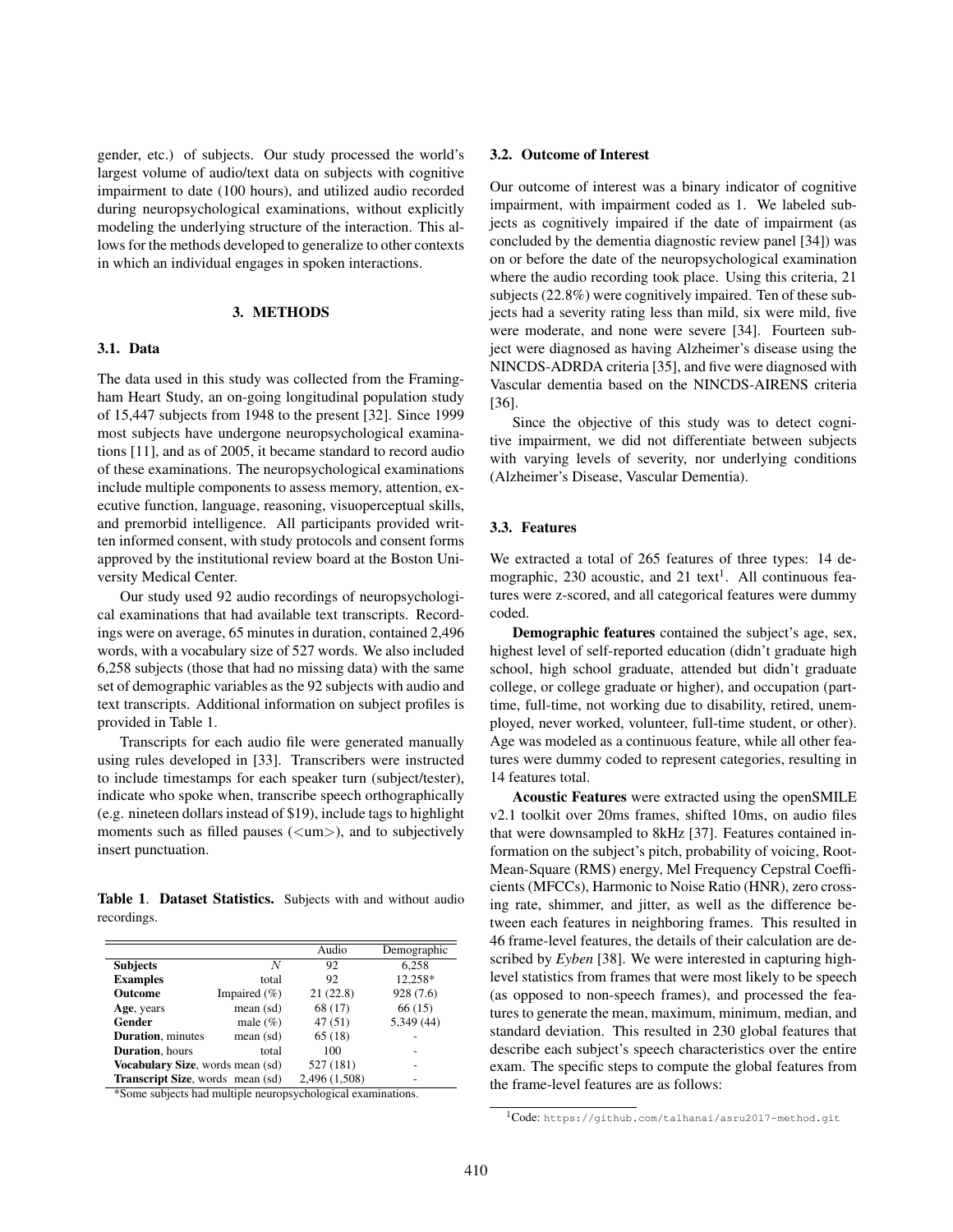- 1. Feature Normalization: To remove information of the recording environment, all features except probability of voicing, pitch, shimmer, and jitter (where the absolute number matters) were z-scored across each subject.
- 2. Speaker Turn: Using the speaker turn labels and timestamps in the transcript, we processed the frames that belonged to the subject only, and not the tester.
- 3. Normalization: We z-scored the probability of voicing per subject. (This was only used to extract speech segments, the unnormalized probability of voicing was used to calculate the global feature.)
- 4. Smoothing: We calculated an envelope over the zscored probability of voicing by a peak (upper) envelope using a spline over local maxima separated by at least 10 points (100ms).
- 5. Speech Segments: We labeled frames as speech if the threshold of the smoothed probability of voicing was greater than 0.1 standard deviations from the (zero) mean.
- 6. Global Features: We calculated the mean, maximum, minimum, median, and standard deviation of these frame-level features (from the speech segments) for each subject.
- 7. Non-zero Pitch: For the pitch, shimmer, and jitter, we calculated the same global features, but for non-zero values (i.e. presence of pitch activity) within the speech segments.

Text features contained the subject's number of words, duration of speech, speaking rate, questions, hesitations, vocabulary, and language perplexity (how well can the subject's next word be predicted). A total of 21 features were generated, as follows:

- Number of Words (5 features): Number of Words were calculated for each turn the subject spoke, then the mean, minimum, maximum, median, and sum were calculated across all segments for each subject.
- Duration (4 features): Duration was calculated for each turn the subject spoke, then the mean, minimum, maximum, and median were calculated across all segments for each subject.
- Speaking Rate (4 features): Words-Per-Minute (WPM) were calculated for each turn the subject spoke, then the mean, minimum, maximum, and median were calculated across all segments for each subject.
- Questions (2 features): A count of the question mark symbol '?' for each turn the subject spoke was calculated. Then the mean and cumulative sum across all

segments were taken, for each subject.

- Hesitation (2 features): A count of the transcription tag <um> for each turn the subject spoke was calculated. Then the mean and cumulative sum across all segments were taken, for each subject.
- Vocabulary (1 feature): The number of unique words expressed per subject during the exam were calculated.
- Out-of-Vocabulary (OOV) Rate (1 feature): For each subject  $s = i$ , we identified the set of unique words  $V_{s=i}$ , and a list of unique words spoken by all other subjects ( $V_{s\neq i}$ ). The OOV was computed as:

$$
\text{OOV} = \frac{|V_{s=i}^C \cap V_{s \neq i}|}{|V_{s=i}|}
$$

where  $V^C$  denotes the complement of V.

• Language Perplexity (PPL): (2 features) For each subject  $s = i$ , a trigram model with Kneser-Ney discounting was trained on all other subjects. Using the trained model, the language perplexity was evaluated on each subject and all other subjects  $s \neq i$  [39].

$$
\text{PPL} = 2^H \text{ and } H = -\frac{1}{M} \sum_{m=1}^{M} \log p(w_m)
$$

where M is the size of the training vocabulary  $(M =$  $|V_{s\neq i}|$ ) of all subjects s that aren't the i<sup>th</sup> subject, and  $w_m$  is the  $n^{\text{th}}$  word in the vocabulary. The SRILM Toolkit was used for this calculation [40].

### 3.4. Model Choice and Evaluation Metrics

Given the limited number of subjects with audio and text transcripts, and the importance of model interpretability, logistic regression was chosen as our modeling framework. We will describe each of the generated models in detail, below.

To assess the performance of our models, the evaluation metrics we used were the Area Under the Receiver Operating Characteristic Curve (AUC), as well as the performance of the models at various points on the Curve: Accuracy, False Positive Rate (FPR), and True Positive Rate (TPR). We also performed the Hosmer-Lemeshow Test (HL-test) to evaluate the goodness of fit of the models [41]. To evaluate the generalizability and robustness of our modeling techniques, we performed leave-one-out cross-validation. We also report the values of the model coefficients  $(\beta)$ , and where applicable: odds ratio, confidence interval at 95%, and the statistical significance of the features via the Wald Test.

# 3.5. Baseline Models

A baseline model using the 14 demographic features was trained on 6,258 subjects who had undergone neuropsychological examinations. Many subjects underwent multiple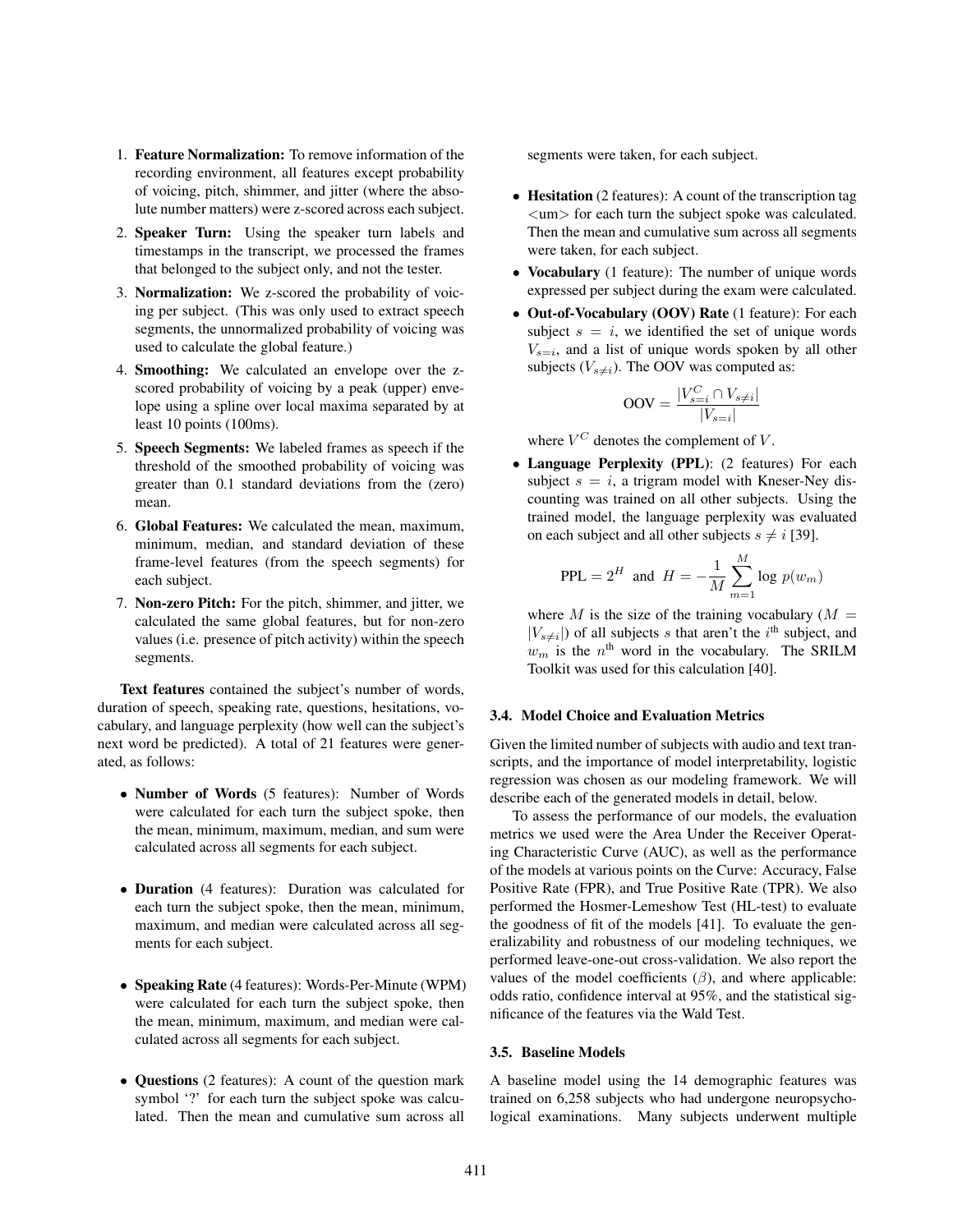examinations over the years, which resulted in 12,258 training examples. We refer to this as the *global* demographic model.

A second baseline model using only demographic features was trained using data from the 92 subjects with audio and text transcriptions. This model used 9 of our 14 features (5 features were excluded due to zero variance). We refer to this as the *local* demographic model.

## 3.6. Proposed Model

In Figure 1 we show a visual representation of the proposed modeling pipeline, which we also describe here. While there were enough degrees of freedom to fit the *local* demographic model (9 features and 92 examples), our dataset of 92 subjects was too small to accommodate the addition of the 251 text and acoustic features. We addressed the large feature to sample ratio in two steps: (1) an initial subset of features were



Fig. 1. Modeling Technique and Feature Selection. (1) An initial set of features were selected if they had a statistically significant ( $p < 0.01$ ) univariate Pearson correlation with the (training set, i.e.  $N - 1$  subjects) outcome. (2) An Elastic-net regularized binomial logistic regression is trained with these features, resulting in further feature selection. Features with non-zero model coefficients  $(\beta)$  were selected. (3) This model was evaluated on the held out leave-one-out test subject. (4) This training method was repeated for all leave-one-out  $(N)$  folds.

selected that had statistically significant ( $p < 0.01$ ) univariate Pearson correlations with the training set outcomes in each fold, (2) we then provided the subset of correlated features to an Elastic-net regularized binomial logistic regression model. In addition to the standard approach of minimizing the difference between predicted and true outcomes (i.e. deviance for binomial logistic regression), Elastic-net also minimizes the linear combination of L1 and L2 penalties of the estimated coefficients, which has the effect of producing sparse model coefficients thus implicitly selecting features via the resulting non-zero model coefficients. The objective function for an Elastic-net regularized binomial logistic regression model is defined as:

$$
\min_{\hat{\beta}} \left[ DEV(\hat{\beta}) + \lambda \Big( (1 - \alpha) ||\beta||_2^2 + \alpha ||\beta||_1 \Big) \right] \tag{1}
$$

where  $\beta$  are the model coefficients being estimated,  $DEV(\hat{\beta})$  is the standard binomial logistic regression model objective function,  $\lambda$  scales the influence of the regularization term, while  $\alpha$  ranges between 0 and 1, and allows for a combination of L1 and L2 penalties. Thus when  $\alpha = 0$ , only the L2 penalty forms the regularization term, and when  $\alpha = 1$ , only the L1 penalty term appears. A more complete discussion of Elastic-net is described by *Zou* et al. [42].

We used the MATLAB implementation of the Elastic-net method, GLMNET [43], cross-validated over the training set, with the following parameters,  $\alpha = [0, 1]$  with a step-size of 0.01, the cross-validated *loss* set to 'deviance', and the *number-of-folds* over the training set equal to the number of subjects ( $N - 1 = 91$  examples). Up to 100  $\lambda$  values were automatically explored by GLMNET until a minimum deviance error threshold was reached. For our evaluation,  $\lambda$  that was 1 standard error from the mean minimum error value across the cross-validated folds was used. All test performance values reported were according to the top performing model on the training set.

# 4. RESULTS

#### 4.1. Demographic Model Coefficients

Table 2 displays the demographic model coefficients  $(\beta)$ , odds ratio, 95% confidence interval and p-values for the *global* and *local* demographic models. For the *global* model, as expected, age was positively associated with cognitive impairment ( $p < 0.001$ ). Similarly, as is also-well documented, an increasing level of education with at least some years of college (relative to some years of high school) was more negatively associated with cognitive impairment ( $p < 0.001$ ). Employment status of retired, unemployed, and unemployed due to disability (relative to full-time employment) was positively associated with cognitive impairment ( $p < 0.05$ ). High school degree, other categories of employment, and sex did not have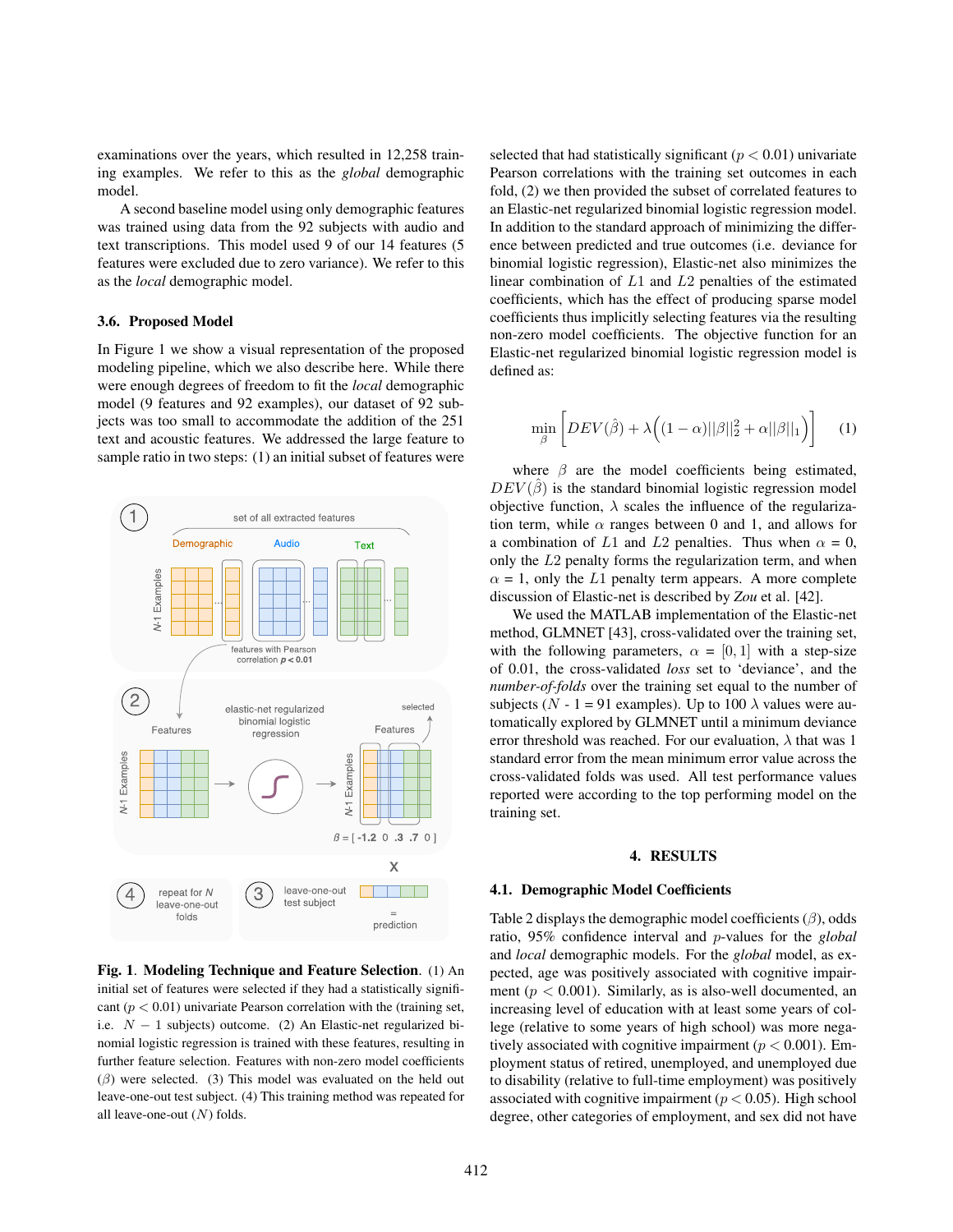Table 2. Model Coefficients. Logistic regression model coefficients using *global* and *local* demographic features. GLOBAL DEMOGRAPHIC MODEL *(N = 6,258)*

Features  $\beta$ Odds Ratio  $(e^{\beta})$ 95% CI p-val Age 2.02 7.55  $[6.47, 8.81] < 0.001$ **Education** (w.r.t some high school)<br>high school -0.16 0.85 high school -0.16 0.85 [0.68, 1.07] 0.16 some college -0.48 0.62 [0.48, 0.80]  $< 0.001$ college -0.59 0.55 [0.43, 0.72] < 0.001 **Employment** (w.r.t full-time)<br>part-time 0.07 part-time 0.07 1.08 [0.43, 2.68] 0.87<br>retired 1.42 4.16 [2.00. 8.641 < 0.00 1.42  $4.16$   $[2.00, 8.64] < 0.001$ unemployed 1.66 5.27 [2.54, 10.94]  $< 0.001$ disability 1.68 5.34 [1.02, 28.13] < 0.05 never 0.88 2.41 [0.63, 9.25] 0.20 volunteer -0.21 0.81 [0.23, 2.82] 0.74 student -94.47 0.00 [0.00, - ] 1.00 homemaker -94.47 0.00 [0.00, - ] 1.00 other 0.64 1.90 [0.21, 17.65] 0.57 Sex (w.r.t male) female  $-0.05$  0.95 [0.81, 1.12] 0.57 LOCAL DEMOGRAPHIC MODEL *(N = 92)* Features  $\beta$ Odds Ratio  $(e^{\beta})$ 95% CI p-val Age 1.43 4.20  $[1.18, 14.87] < 0.05$ <br>Education (w.r.t some high school) some high school) high school  $-3.44$  0.03 [0.00, 0.45]  $< 0.05$ some college  $-4.30$   $0.01$   $[0.00, 0.28]$   $0.01$ <br>
college  $-2.20$   $0.11$   $[0.01, 1.24]$   $0.08$  $0.11$  [0.01, 1.24] **Employment** (w.r.t full-time)<br>part-time -100.4  $p-100.4$  0.00 [0.00, - ] 1.00 retired 0.40 1.49 [0.11, 20.13] 0.76 unemployed -100.6 0.00 [0.00, - ] 1.00 volunteer 2.31 10.05 [0.19, 531.93] 0.25 Sex (w.r.t male) female  $-0.01$   $0.99$   $[0.25, 4.03]$   $0.99$ 

a statistically significant association with outcome. In the *local* model, age was again positively associated with cognitive impairment ( $p < 0.05$ ), while a high school degree and some college (relative to some years of high school) were negatively associated with cognitive impairment ( $p < 0.05$ ). A college degree, employment status, and sex did not have a statistically significant association with the outcome.

### 4.2. Speech and Language Features

Table 3 shows the performance of the baseline models, as well as the performance of the Elastic-net regularized binomial logistic regression models for different combinations of speech and language features.

For reference, a model that consistently guesses cognitive impairment (*trivial* model) had an AUC of 0.5 (random) and an accuracy of 77%. Using demographic features from the 92 subject subset (i.e. *local* model), the AUC was 0.74. Exposing the demographic-based model to a larger group of subjects (i.e. *global* model), and evaluating on the 92 subset, increased performance to an AUC of 0.79. This model also had a higher accuracy (83%), and an improved TPR and FPR. Neither of the baseline demographic models were well calibrated according to the HL-test.

For the Elastic-net regularized models, an approach using text features alone did not yield a higher performing system (0.69 AUC) than the baselines. However, using audio based features resulted in higher performance (0.90 AUC) than the baseline models. Combining audio and text features resulted in the best performing model (0.92 AUC), while introducing demographic features along with audio, and audio-text combined did not improve performance with respect to AUC. Combining all three feature sets resulted in the best TPR at FPR of 0%, but also increased FPR at TPR of 95%. All Elastic-net regularized models were well calibrated according to the HL-test  $(> 0.05)^2$ .

#### 4.3. Selected Features

In Table 4 we show the demographic, audio and text features selected by Elastic-Net. The values of the model coefficients shown in the table resulted from training the elastic net on all 92 subjects. We do not report confidence intervals and hypothesis testing because sparse estimators such as Elastic-net are difficult to interpret in the same way as a standard logistic regression model [44]. Two text features were selected: the mean duration of each subject's turn (Segment Duration), as well as the number of '?' symbols (Question Marks) transcribed in the text. The segment duration had a negative association with the outcome (cognitive impairment), while the number of Question Marks had a positive association with the outcome. From the audio features, pitch based measures; minimum pitch and standard deviation of the jitter were selected. Both features had negative associations with the outcome. The rest of the features selected were energy based (MFCC 2 (sd), 3 (max), 6 (median), 10 (sd), 13 (min)) and included the difference between frames (MFCC 3 (mean, median), 8 (median)). All energy based features had a mix of negative and positive associations with the outcome.

### 5. DISCUSSION

The superior performance of audio features indicated that there was low level information about the speaker's pitch and its variance (jitter) that was predictive of cognitive impairment. These findings are in line with the literature [29, 45], where decreasing pitch and variance may indicate less expressive speech. We note that different forms of dementia (e.g. Alzheimer's, Vascular) and co-occurring conditions (e.g. Parkinson's Disease) may exhibit differing speech pathologies, as observed by *Illes* [46]. Therefore we interpret our results to be capturing a broad spectrum of cognitive disorders.

<sup>2</sup>Results of all modeling frameworks: https://groups.csail. mit.edu/sls/publications/2017/ASRU17\_alhanai\_SI. pdf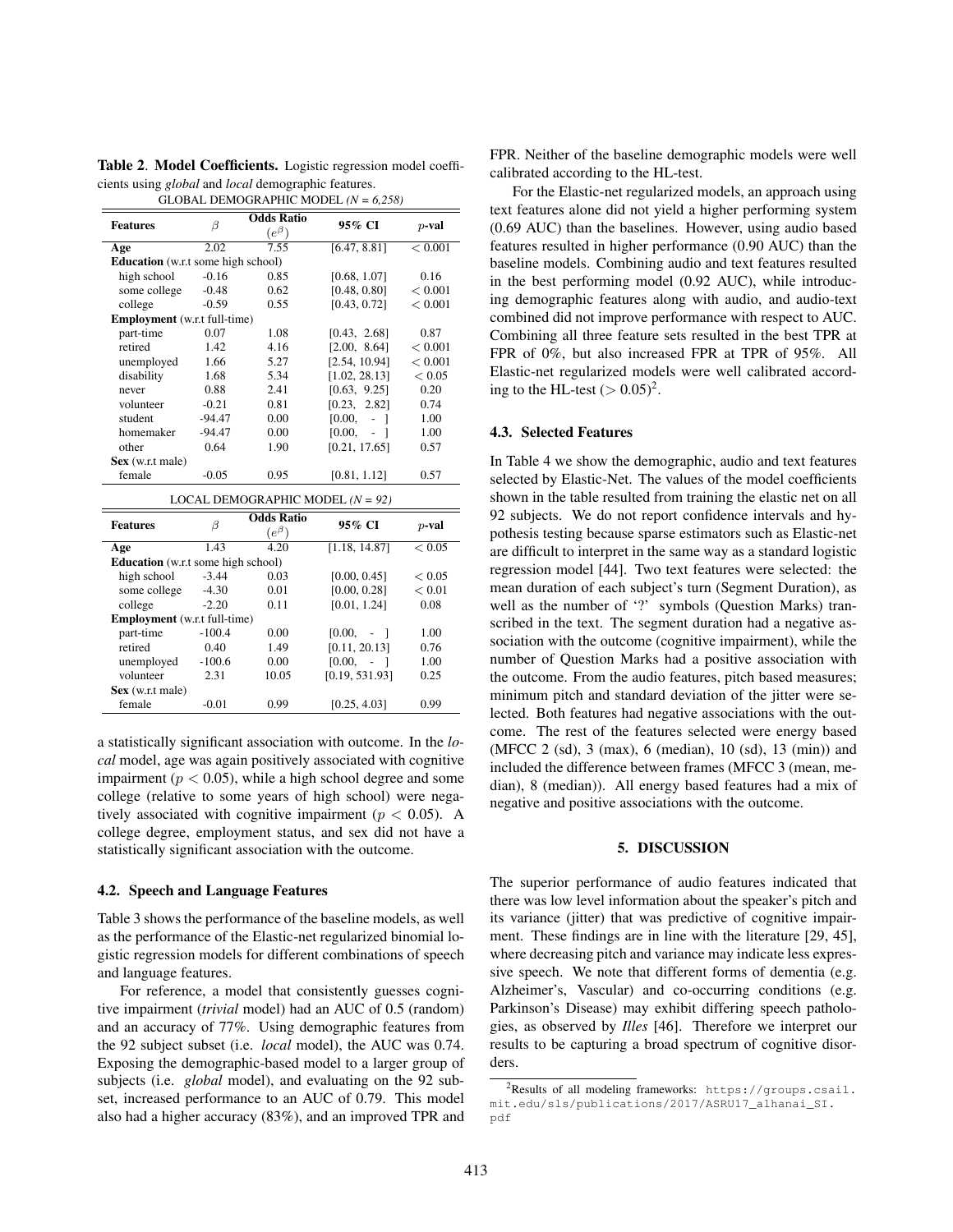| <b>Features</b>                                              | AUC  | Acc. | TPR @<br><b>FPR10%</b> | <b>TPR</b> @<br>FPR5% | TPR @<br>$FPR0\%$ | $FPR$ @<br><b>TPR90%</b> | FPR @<br>TPR95 $%$ | FPR @<br><b>TPR100%</b> | <b>HL-test</b> | $\alpha$                 |
|--------------------------------------------------------------|------|------|------------------------|-----------------------|-------------------|--------------------------|--------------------|-------------------------|----------------|--------------------------|
| Generic - No Impairment                                      | 0.5  | 77   |                        |                       |                   |                          |                    |                         |                |                          |
| Demographic - Local                                          | 0.74 | 72   | 0.56                   | 0.44                  |                   |                          |                    |                         | $\Omega$       | $\overline{\phantom{a}}$ |
| Demographic - Global                                         | 0.79 | 83   | 0.14                   | 0.14                  | 0.14              | 0.32                     | 0.51               | 0.51                    | $\theta$       |                          |
| BINOMIAL LOGISTIC REGRESSION MODEL - ELASTIC-NET REGULARIZED |      |      |                        |                       |                   |                          |                    |                         |                |                          |
|                                                              |      |      | TPR @                  | TPR @                 | <b>TPR</b> @      | $FPR$ @                  | $FPR \omega$       | $FPR \omega$            |                |                          |

Text 0.69 67 0.38 0.24 0.14 0.59 0.99 0.99  $> 0.05$  0.12 Dem. + Text  $0.73$   $74$   $0.33$   $0.24$   $0.10$   $0.56$   $0.92$   $0.93$   $> 0.05$   $0.12$ Audio 0.90 84 0.71 0.48 0.14 0.25 0.32 0.38 > 0.05 1.00 Dem. + Audio 0.90 84 0.67 0.48 0.14 0.28 0.31 0.34 > 0.05 1.00 Audio + Text 0.92 89 0.76 0.62 0.29 0.17 0.27 0.44 > 0.05 1.00

FPR0%

TPR90%

TPR95%

Table 3. Results. Performance of all models and features sets. BINOMIAL LOGISTIC REGRESSION MODEL (baseline)

Dem. + Text + Audio 0.92 89 0.76 0.62 0.38 0.17 0.30 0.44 > 0.05 0.99 AUC: Area Under the Receiver Operating Characteristic Curve. Acc: Accuracy. TPR: True Positive Rate. FPR: False Positive Rate.

FPR5%

HL: Hosmer-Lemeshow. An HL-test greater than 0.05 indicates a well calibrated model.

FPR10%

Although text features alone were not found to be predictive of the outcome, some were found to be meaningful when combined with audio features. Features that captured hesitation (via counts of the question mark symbol '?'), and shorter time taken to respond to the question (via mean Segment Duration) indicated the subject's struggle in responding fully and/or recalling words, agreeing with observations in the literature [27]. However, features capturing syntax (vocabulary size, OOV rate) and coherence in speech (perplexity) were not selected. It may be that such features are more useful when modeling with a larger dataset, with previous studies indicating that early predictors of cognitive impairment (let alone onset) may be observed at the syntactic and semantic level of speech, more so than with acoustics [47].

Features  $AUC$  Acc. TPR  $@$ 

Although demographic features performed well (0.79 AUC), they were not necessary when combined with audio and text features as evidenced by their absence from the Elastic-net regularization. This indicates that text and audio features were capturing at least equivalent information such as age and gender of the speaker (via pitch and energy), and/or were capturing information that was even more predictive of cognitive impairment, overshadowing the information content of demographic features. These results suggest that cognitive impairment can be screened for without having any information on the subject's profile, using audio recordings alone, and without the constraint of medical visit logistics, missing medical history, or sparse medical evaluations.

The results of modeling with audio and text features indicates that this source of information allows for models that are not only high-performing, but also well calibrated. Importantly, real-world diagnostic systems requires that predictions made by models are well calibrated. That is, if a model assigns a 30% probability of cognitive impairment, it is important that cognitive impairment occur 30% of the time. Well calibrated systems allow clinicians and families to make informed judgments about risk.

### 6. CONCLUSIONS

TPR100% HL-test  $\alpha$ 

In this study we utilized audio recordings of 92 subjects undergoing neuropsychological examinations at the Framingham Heart Study. We found that combining audio and text features provided the best performance in detecting cognitive impairment (0.92 AUC), and was superior to the baseline approaches that used demographic features from the 6,258 subject cohort (0.79 AUC). Given the high-dimensionality of the feature set (265 total), we used an Elastic-net binomial logistic regression model which selected 12 features. We found that decreasing pitch, decreasing jitter, shorter speech segment lengths, and and an increasing number of questions by the subject were positively associated with cognitive impairment. Our methodology did not explicitly model the structure and components of the neuropsychological exams subjects underwent, which allows for it to generalize to other scenarios such as informal spoken interactions.

Table 4. Selected Features. Features selected from demographic, audio, and text feature set using Elastic-net regularization (0.92 AUC,  $\alpha$  = 0.99,  $\lambda$  = 'lambda\_1se'). The % Selected indicates the proportion of leave-one-out folds the feature was selected.

| <b>Features</b>         |          | <b>Type</b> | ß         | $%$ Selected |
|-------------------------|----------|-------------|-----------|--------------|
| MFCC 13                 | (min)    | Audio       | 0.0043    | 60           |
| <b>Segment Duration</b> | (mean)   | Text        | $-0.0083$ | 82           |
| MFCC 10                 | (sd)     | Audio       | $-0.1346$ | 89           |
| MFCC 2                  | (sd)     | Audio       | $-0.2514$ | 98           |
| MFCC 3 diff.            | (mean)   | Audio       | $-0.1526$ | 99           |
| <b>Ouestion Mark</b>    | (sum)    | Text        | 0.0171    | 100          |
| MFCC 6                  | (median) | Audio       | 0.1741    | 100          |
| Pitch                   | (min)    | Audio       | $-0.2430$ | 100          |
| MFCC 8 diff.            | (median) | Audio       | 0.4187    | 100          |
| Jitter                  | (sd)     | Audio       | $-0.5337$ | 100          |
| MFCC 3                  | (max)    | Audio       | $-0.6168$ | 100          |
| MFCC 3 diff.            | (median) | Audio       | $-0.7620$ | 100          |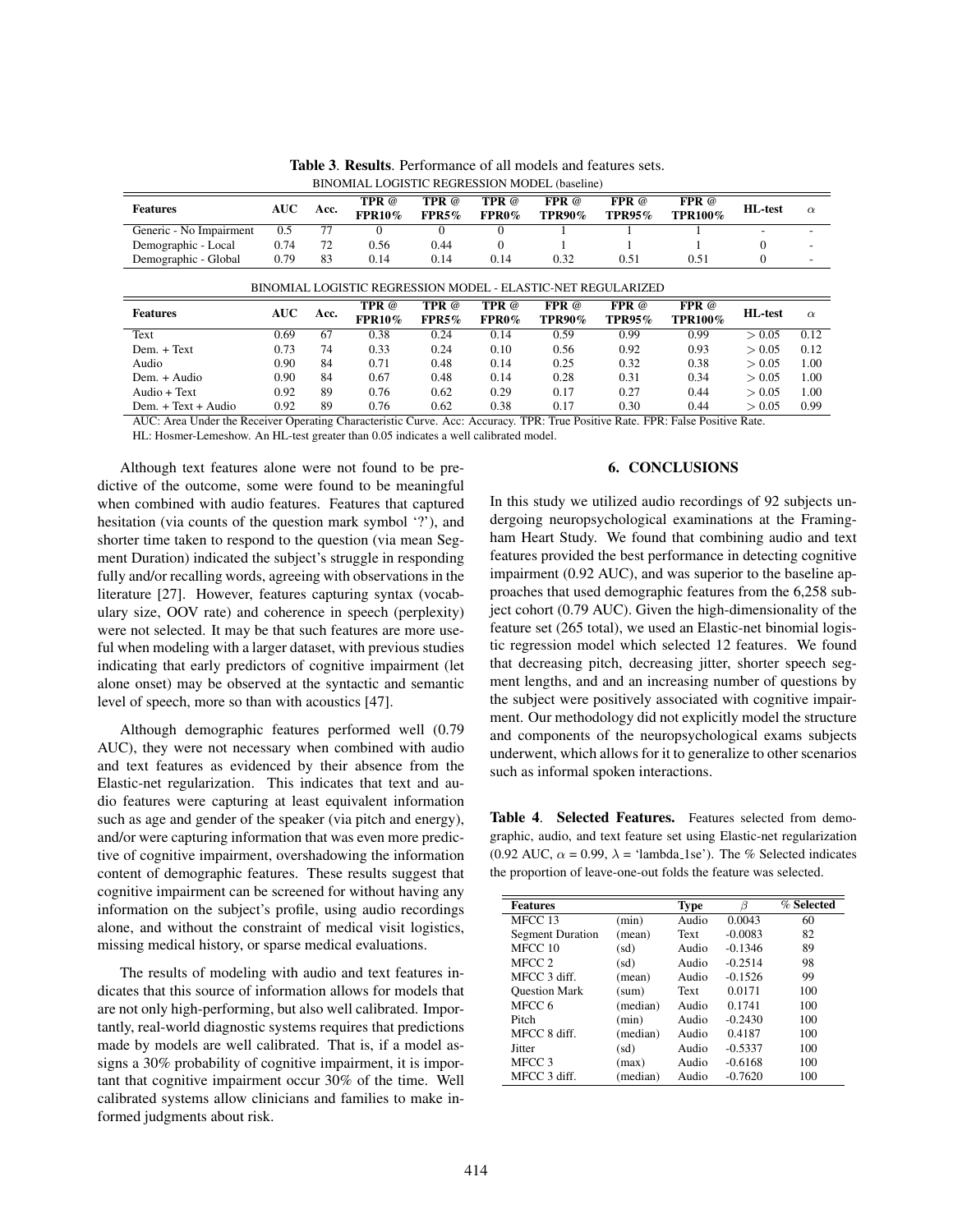#### 7. REFERENCES

- [1] Robert L Nussbaum and Christopher E Ellis, "Alzheimer's disease and parkinson's disease," *New England Journal of Medicine*, vol. 348, no. 14, pp. 1356–1364, 2003.
- [2] Martin Prince, Renata Bryce, and Cleusa Ferri, *World Alzheimer Report 2011: The benefits of early diagnosis and intervention*, Alzheimer's Disease International, 2011.
- [3] Bennett P Leifer, "Early diagnosis of alzheimer's disease: clinical and economic benefits," *Journal of the American Geriatrics Society*, vol. 51, no. 5s2, 2003.
- [4] Association Alzheimers, "2015 alzheimer's disease facts and figures.," *Alzheimer's & dementia: the journal of the Alzheimer's Association*, vol. 11, no. 3, pp. 332, 2015.
- [5] World Health Organization, *The world health report 2003: shaping the future*, World Health Organization, 2003.
- [6] Cleusa P Ferri, Martin Prince, Carol Brayne, Henry Brodaty, Laura Fratiglioni, Mary Ganguli, Kathleen Hall, Kazuo Hasegawa, Hugh Hendrie, Yueqin Huang, et al., "Global prevalence of dementia: a delphi consensus study," *The lancet*, vol. 366, no. 9503, pp. 2112–2117, 2006.
- [7] AJ Saykin, HA Wishart, LA Rabin, RB Santulli, LA Flashman, JD West, TL McHugh, and AC Mamourian, "Older adults with cognitive complaints show brain atrophy similar to that of amnestic mci," *Neurology*, vol. 67, no. 5, pp. 834–842, 2006.
- [8] Frank Jessen, Birgitt Wiese, Cadja Bachmann, Sandra Eifflaender-Gorfer, Franziska Haller, Heike Kölsch, Tobias Luck, Edelgard Mösch, Hendrik van den Bussche, Michael Wagner, et al., "Prediction of dementia by subjective memory impairment: effects of severity and temporal association with cognitive impairment," *Archives of general psychiatry*, vol. 67, no. 4, pp. 414–422, 2010.
- [9] Barry Reisberg, Melanie B Shulman, Carol Torossian, Ling Leng, and Wei Zhu, "Outcome over seven years of healthy adults with and without subjective cognitive impairment," *Alzheimer's & Dementia*, vol. 6, no. 1, pp. 11–24, 2010.
- [10] Anne B Newman, Annette L Fitzpatrick, Oscar Lopez, Sharon Jackson, Constantine Lyketsos, William Jagust, Diane Ives, Steven T DeKosky, and Lewis H Kuller, "Dementia and alzheimer's disease incidence in relationship to cardiovascular disease in the cardiovascular health study cohort," *Journal of the American Geriatrics Society*, vol. 53, no. 7, pp. 1101–1107, 2005.
- [11] Claudia L Satizabal, Alexa S Beiser, Vincent Chouraki, Geneviève Chêne, Carole Dufouil, and Sudha Seshadri, "Incidence of dementia over three decades in the framingham heart study," *New England Journal of Medicine*, vol. 374, no. 6, pp. 523–532, 2016.
- [12] Alewijn Ott, Monique MB Breteler, Frans Van Harskamp, Jules J Claus, Tischa JM Van Der Cammen, Diederick E Grobbee, and Albert Hofman, "Prevalence of alzheimer9s disease and vascular dementia: association with education. the rotterdam study," *Bmj*, vol. 310, no. 6985, pp. 970–973, 1995.
- [13] JL Cobb, Philip A Wolf, R Au, R White, and RB D'agostino, "The effect of education on the incidence of dementia and

alzheimer's disease in the framingham study," *Neurology*, vol. 45, no. 9, pp. 1707–1712, 1995.

- [14] Rhoda Au, Joseph M Massaro, Philip A Wolf, Megan E Young, Alexa Beiser, Sudha Seshadri, Ralph B DAgostino, and Charles DeCarli, "Association of white matter hyperintensity volume with decreased cognitive functioning: the framingham heart study," *Archives of neurology*, vol. 63, no. 2, pp. 246– 250, 2006.
- [15] Clifford R Jack Jr, Val J Lowe, Stephen D Weigand, Heather J Wiste, Matthew L Senjem, David S Knopman, Maria M Shiung, Jeffrey L Gunter, Bradley F Boeve, Bradley J Kemp, et al., "Serial pib and mri in normal, mild cognitive impairment and alzheimer's disease: implications for sequence of pathological events in alzheimer's disease," *Brain*, vol. 132, no. 5, pp. 1355–1365, 2009.
- [16] Lisa Mosconi, Wai H Tsui, Karl Herholz, Alberto Pupi, Alexander Drzezga, Giovanni Lucignani, Eric M Reiman, Vjera Holthoff, Elke Kalbe, Sandro Sorbi, et al., "Multicenter standardized 18f-fdg pet diagnosis of mild cognitive impairment, alzheimer's disease, and other dementias," *Journal of Nuclear Medicine*, vol. 49, no. 3, pp. 390–398, 2008.
- [17] Lindsay A Farrer, L Adrienne Cupples, Jonathan L Haines, Bradley Hyman, Walter A Kukull, Richard Mayeux, Richard H Myers, Margaret A Pericak-Vance, Neil Risch, and Cornelia M Van Duijn, "Effects of age, sex, and ethnicity on the association between apolipoprotein e genotype and alzheimer disease: a meta-analysis," *Jama*, vol. 278, no. 16, pp. 1349–1356, 1997.
- [18] Jungsu Kim, Jacob M Basak, and David M Holtzman, "The role of apolipoprotein e in alzheimer's disease," *Neuron*, vol. 63, no. 3, pp. 287–303, 2009.
- [19] RH Myers, EJ Schaefer, PWF Wilson, R d'Agostino, JM Ordovas, A Espino, R Au, RF White, JE Knoefel, JL Cobb, et al., "Apolipoprotein e element 4 association with dementia in a population-based study the framingham study," *Neurology*, vol. 46, no. 3, pp. 673–677, 1996.
- [20] Albert Hofman, Alewijn Ott, Monique MB Breteler, Michiel L Bots, Arjen JC Slooter, Frans van Harskamp, Cornelia N van Duijn, Christine Van Broeckhoven, and Diederick E Grobbee, "Atherosclerosis, apolipoprotein e, and prevalence of dementia and alzheimer's disease in the rotterdam study," *The Lancet*, vol. 349, no. 9046, pp. 151–154, 1997.
- [21] Galit Weinstein, Alexa S Beiser, Seung Hoan Choi, Sarah R Preis, Tai C Chen, Demetrios Vorgas, Rhoda Au, Aleksandra Pikula, Philip A Wolf, Anita L DeStefano, et al., "Serum brainderived neurotrophic factor and the risk for dementia: the framingham heart study," *JAMA neurology*, vol. 71, no. 1, pp. 55– 61, 2014.
- [22] Leslie M Shaw, Hugo Vanderstichele, Malgorzata Knapik-Czajka, Christopher M Clark, Paul S Aisen, Ronald C Petersen, Kaj Blennow, Holly Soares, Adam Simon, Piotr Lewczuk, et al., "Cerebrospinal fluid biomarker signature in alzheimer's disease neuroimaging initiative subjects," *Annals of neurology*, vol. 65, no. 4, pp. 403–413, 2009.
- [23] Pierluigi Quadri, Claudia Fragiacomo, Rita Pezzati, Enrica Zanda, Gianluigi Forloni, Mauro Tettamanti, and Ugo Lucca, "Homocysteine, folate, and vitamin b-12 in mild cognitive